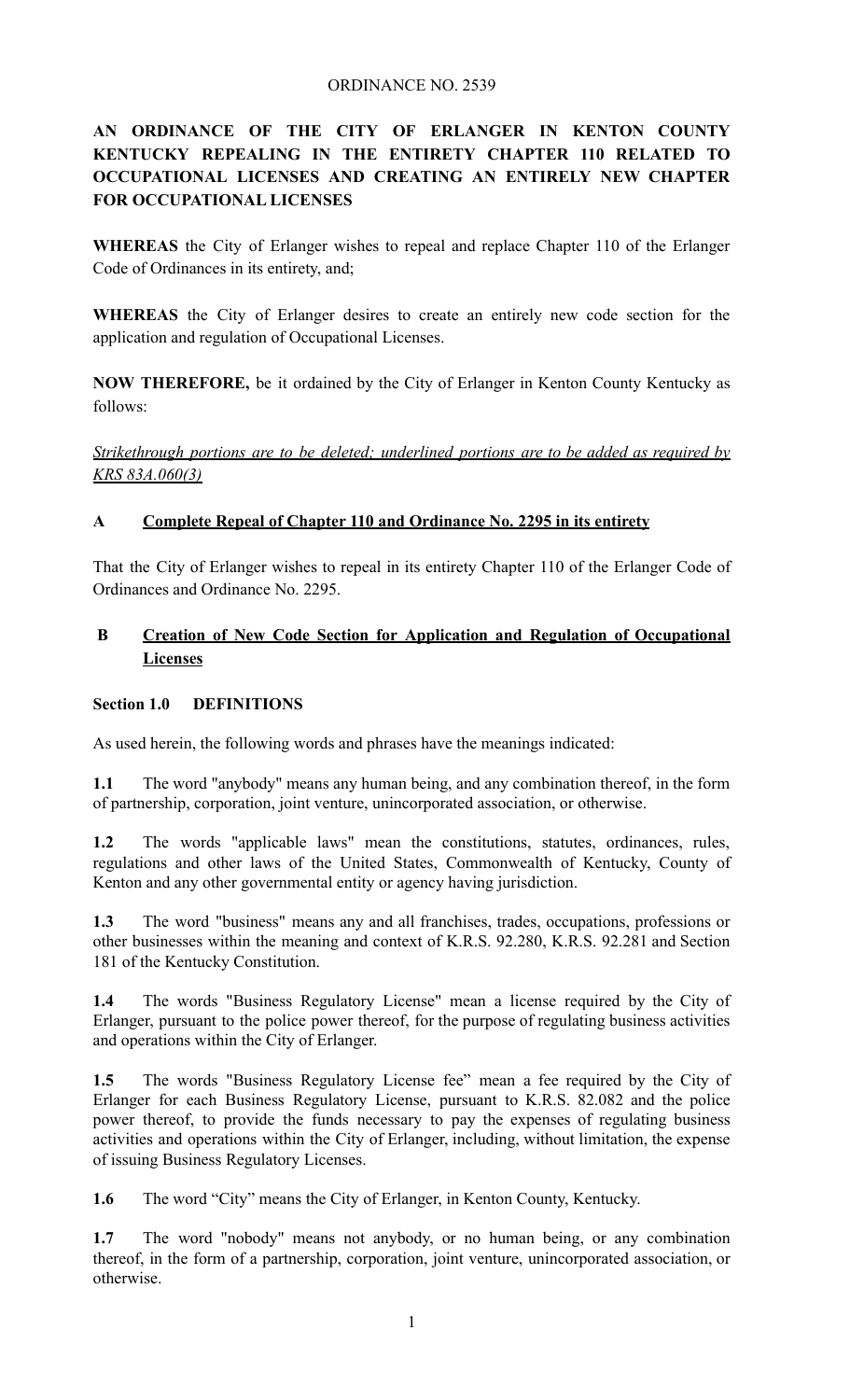**1.8** The words "Occupational License Fee" mean a tax for revenue, pursuant to the taxing authority of the City of Erlanger, including, without limitation, the authority therefore established by K.R.S. 82.082, K.R.S. 92.280, K.R.S. 92.281 and Section 181 of the Kentucky Constitution, wherein it is sometimes identified and referred to as a power to impose and collect license fees on stock used for breeding purposes, on franchises, trades, occupations and professions.

### **Section 2.0 PURPOSE**

The purpose of this ordinance is to both regulate and tax those engaged in franchises, trades, occupations, professions and other businesses. The purpose of the business regulatory license fees and the occupational license fees imposed and levied by this chapter is to fund the general operating expenses of the city, including, without limitation, police, fire, emergency medical, public works and administrative services; provided, however, that the use of one-half percent of the occupational license fees for employees shall be and is hereby restricted to infrastructure and capital asset expenditures, for which a special fund shall be established.

### **Section 3.0 BUSINESS REGULATIONS**

### **3.1 Requirements**

Everybody who is engaged in any franchise, trade, occupation, profession or other business in the City, other than those who are only so engaged as employees, shall obtain an annual Business Regulatory License for that franchise, trade, occupation, profession or other business; and pay to the City a Business Regulatory License fee in the amount of either Fifty Dollars (50.00) or that part of a multi-jurisdictional occupational permit fee, collected by Kenton County Fiscal Court and allocated to the city, pursuant to the provisions of an inter-local agreement between the City and Kenton County Fiscal Courtand some other cities therein, for a single multi-jurisdictional annual occupational permit fee, in the fee amount established by Kenton County Fiscal Court.

Each business operating at a single building, parcel or location must acquire and maintain a Business Regulatory License. Businesses requiring separate licenses include the following:

- a. There is a separate entryway for the separate businesses.
- b. There is separate accounting or bookkeeping by the owner for the separate business.
- c. There are separate employees for the separate businesses.

Each business requiring a Business Regulatory License shall file annual and quarterly returns (if applicable) with Kenton County Fiscal Court, and remit required business taxes, described in section 4.0.

## **3.2 Prohibitions**

Nobody, other than those who are only engaged as employees in the City, shall conspire, cause, permit, promote, allow, aid, assist, encourage or engage in any franchise, trade, occupation, profession or other business in the City for which the annual Business Regulatory License required hereby has not been issued. Any person failing to obtain and upon issuance, maintain, a business license as required above shall not be permitted to form or continue their business within the City.

## **3.3 Form and Content of Annual Business Regulatory License and Application**

The form and content of the annual Business Regulatory License required by this ordinance and the application for it shall be determined by Kenton County Fiscal Court.

## **3.3.1 Signature to Application**

Each application for an annual Business Regulatory License required by this ordinance shall be signed by the applicant or an authorized representative of the applicant, who shall attest to the truth of the statements therein, with knowledge that any false statements constitute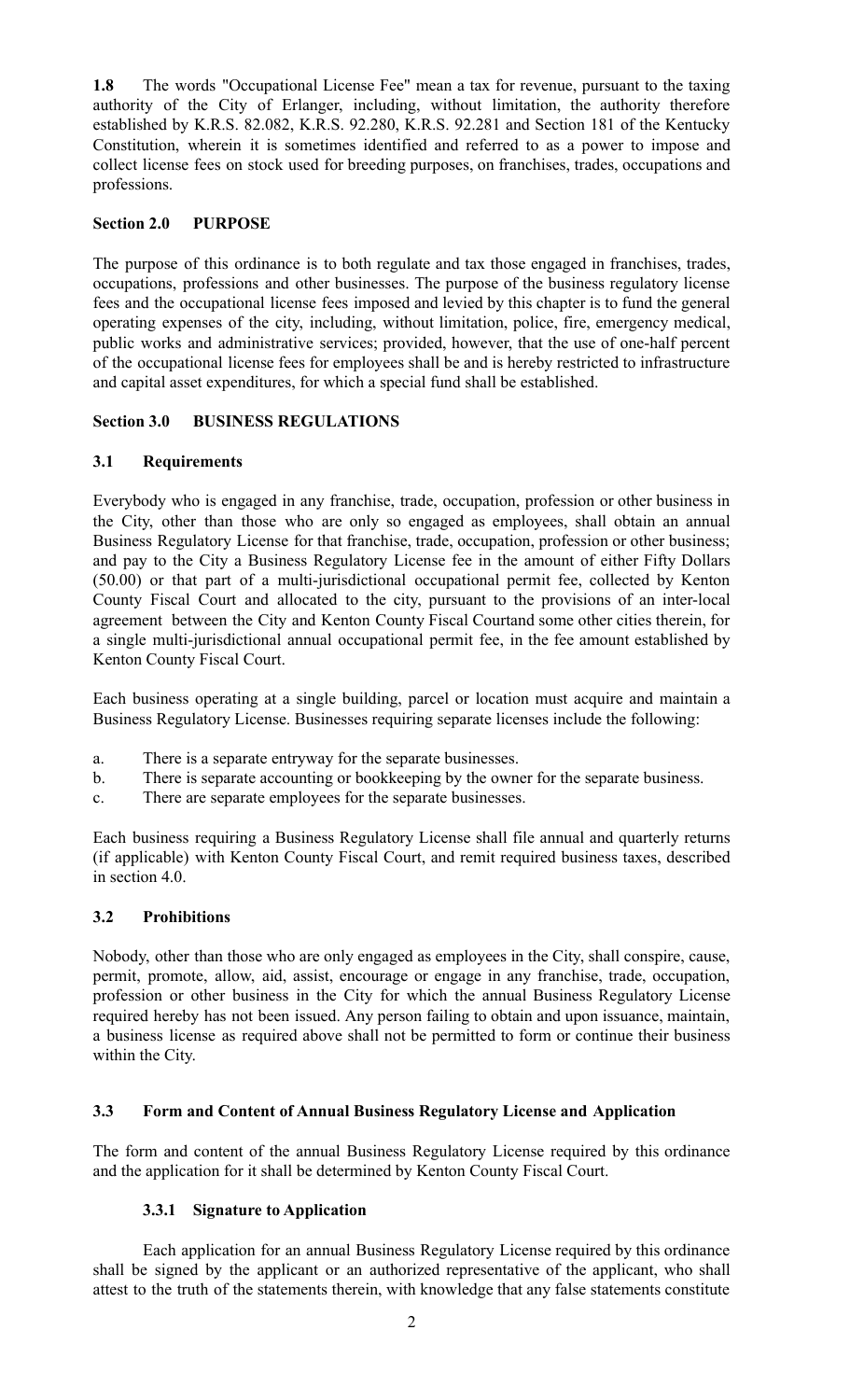perjury, for which the signatory may be prosecuted and punished according to law; and such signatures shall be notarized according to law.

#### **3.3.2 Payment of fees for New or renewed applications**

Each application for an annual Business Regulatory License required by this ordinance shall be presented to Kenton County Fiscal Court, along with both the Business Regulatory License fee and any Occupational License Fee that is due from the applicant. No new application for a Business Regulatory License or renewal of such license shall be accepted or issued by Kenton County Fiscal Court without payment of the Business Regulatory License fee and any Occupational License Fee due from the applicant. In the event a license is issued or renewed without payment of any necessary fees, the City Administrator may initiate a revocation or suspension of that license until fees are paid by the applicant.

### **3.3.3 Review of application by City Administrator**

Each application for an annual occupational license required hereby shall be immediately forwarded to and reviewed by the City Administrator according to the following standards within thirty (30) days after actual receipt by Kenton County Fiscal Court:

(1) When the applicant, or employees of the applicant, are required to have any license, permit, degree, certification or other similar document pursuant to the provision of any applicable law for the conduct of or employment in the business which is the subject of the application; the license, permit, degree, certification or other similar document shall have been duly issued to the applicant or employees of the applicant prior to the issuance of the occupational license. The applicant shall provide documentary evidence of the issuance satisfactory to the City Administrator.

(2) The criminal record of the persons named or identified in the application shall be considered to the extent such record includes conviction of a felony, a misdemeanor for which imprisonment or other confinement was a possible penalty, any other crime in which moral turpitude was involved; or any other crime which was directly related to a business of the type which is the subject of the application. In determining if a conviction was directly related to a business, the City Administrator shall consider:

(a) The nature and seriousness of the crime for which the person was convicted.

(b) The relationship of the crime to the purpose of the regulation of the business.

(c) The relationship of the crime to the ability, capacity and fitness required to perform the duties and discharge the

responsibilities of the operation of the business.

(d) The extent to which the person convicted has been successfully rehabilitated.

(3) The City Administrator shall consider whether the business is of a type that the operation, unless closely supervised, has a probability of generating or resulting in criminal activity or adversely affecting the health, safety, morals and welfare of occupants or residents of adjoining property, the citizens and residents of the city, or will constitute a nuisance.

(4) The City Administrator shall consider the business history of the applicant including:

(a) Whether the persons named and identified in the application have been denied or had suspended or revoked a similar license by the city or any other city, county or state and the reasons, therefore.

(b) Whether complaints have been received by the city about the business practices or responsibility of the persons named and identified in the application, and the disposition of those complaints.

(5) The City Administrator shall consider whether the persons named and identified in the application are indebted to the city for delinquent taxes, assessments, liens, fines, penalties, or similar obligations.

(6) The City Administrator shall consider whether the business and the proposed location complies with all applicable laws, including, without limitation, land subdivision and use,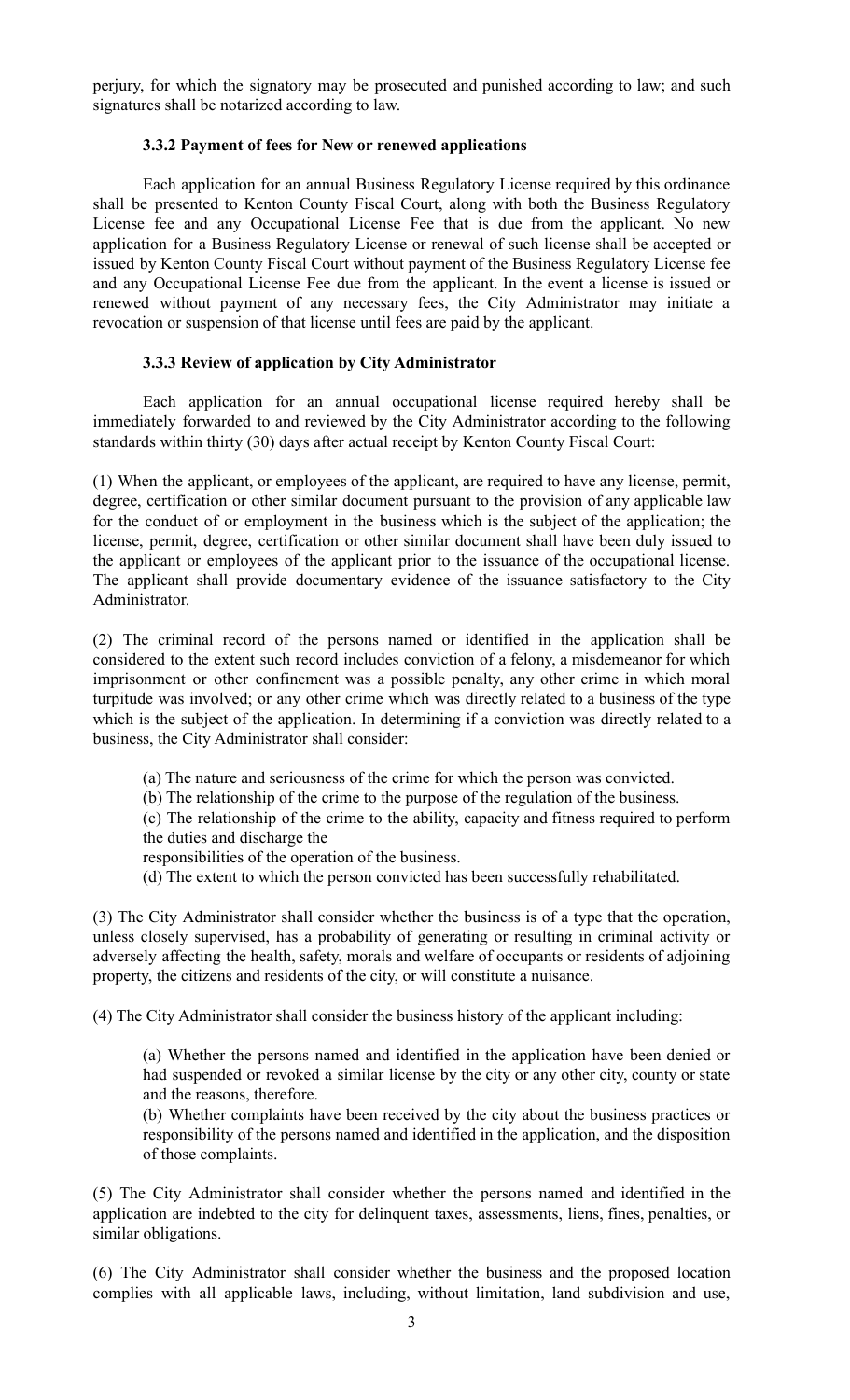zoning, building construction and maintenance, and fire prevention and life safety codes and regulations.

### **3.3.4. Approval of Application:**

Unless the City Administrator conditionally approves or disapproves the application for an occupational license within thirty (30) days after the application has been received by or on behalf of the city, Kenton County Fiscal Court shall issue the occupational license that is the subject of the application and mail it to the applicant at the address indicated in the application; and, thereafter, the applicant may engage in the franchise, trade, occupation, profession, or other business described in the application, but only at the address thereof indicated in the application, until that occupational license expires or is suspended or revoked according to the provisions of this chapter. The business license shall become effective upon notice served upon the licensee or posted on the premises affected.

### **3.3.5 Conditional approval of application.**

In the event that the City Administrator conditionally approves an application for an occupational license, the City Administrator shall notify the applicant thereof and the reasons therefore by mail to the address of the applicant indicated in the application, along with, a notice that the license will be issued by Kenton County only upon receipt by the City Administrator of a written signed acceptance by the applicant of the conditions to be performed prior to the issuance of the license. The notice shall also state that if the City Administrator does not receive the acceptance within such time, the application will thereby be summarily disapproved.

The City Administrator may issue a conditional approval as a reinstatement of a revoked or suspended business license. Conditional approval may be granted after all debt is paid and violations are corrected. The City Administrator may approve a conditional approval for businesses that have had past violations. Businesses may be issued a conditional approval for 12 months to demonstrate future compliance prior to being issued a standard license. The following conditions may be placed on a business:

Conditions:

- 1. Post bond with surety in a reasonable amount of based on the annual license fee for the following year
- 2. Prepay 90% of the annual license fee
- 3. Demonstrate reduction in criminal calls from location over a specified time frame
- 4. Continued compliance with zoning and code enforcement violations
- 5. Requirement that the applicant permit periodic inspections of certain parts of the premises to observe the building, business practices and business records.
- 6. A requirement that certain alterations be made in the premises before a specified date

#### **3.3.6 Disapproval of application.**

In the event that the City Administrator disapproves an application for a new or renewal occupational license required hereby, Kenton County Fiscal Court shall notify the applicant of that denial and the reasons therefore identified by certified mail, return receipt requested, to the address of the applicant indicated in the application, with a refund of any anticipated city occupational license fee paid with the application, and a notice of the procedure established in this chapter for an appeal from the denial of that application.

#### **3.3.7 Occupational license revocation or suspension by the City Administrator.**

(1) Any occupational license required hereby may be revoked or suspended by the City Administrator for any period of time determined by the City Administrator to be reasonable and appropriate for any one (1) or more of the following circumstances:

Any conditions or considerations, which, had they existed at the time of issuance, or had the City Administrator had knowledge of those circumstances, would have been grounds for denial.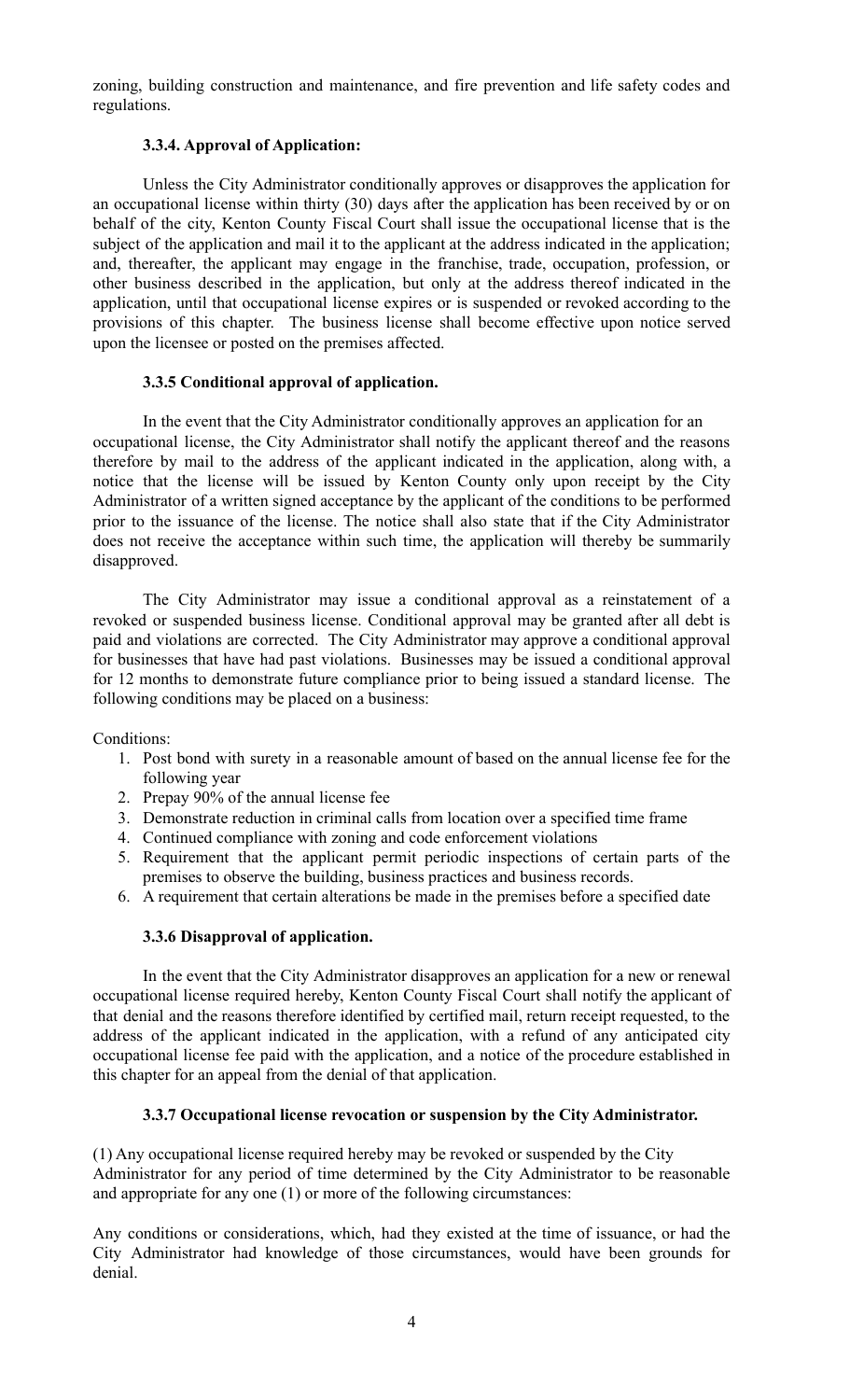- (a) Any false or intentionally misleading statement or information provided in the license application.
- (b) Any failure or refusal to perform or abide by any of the conditions of a conditional license.
- (c) The criminal conviction of any person named or identified in the license application of a felony, a misdemeanor for which imprisonment or any other confinement is a possible penalty, any other crime in which moral turpitude is involved, or any other crime which directly relates to a business of the type for which the license was issued. However, the consideration of such a criminal conviction shall include:
	- 1. The nature and seriousness of the crime for which the person was convicted.
	- 2. The relationship of the crime to the purposes of the regulation of the business.
	- 3. The relationship of the crime to the ability, capacity and fitness required to perform the duties and discharge the responsibilities of the operation of the business.
	- 4. The extent to which the person has been successfully rehabilitated.
- (d) The revocation, suspension or expiration without renewal of any license, permit, degree, certification or similar document which is required by any applicable law for the conduct of or employment in the business for which the license was issued.
- (e) Where the business is a disorderly house, or to permit lewd, indecent or immoral acts to be committed therein, or on the premises adjacent thereto and under the control of the person conducting such business, or to permit on such premises or adjacent premises any lewd, boisterous or obscene conversations, sounds or other noises, or to permit such premises to be used for the purposes of prostitution, assignation or other immoral or illegal purposes or otherwise to become a nuisance.
- (f) The violation of any applicable law in the conduct of the business by any person engaged therein.
- (g) Violations of applicable laws by any person within the business premises of the licensee, or under the control Thereof.

#### **3.3.8 Procedure for notice business of license revocation or suspension**

(1) Upon receipt by the City Administrator of evidence of any of the circumstances of revocation or suspension described within Section 3.3.7 above with regard to any application for occupational license or anybody mentioned therein, the City Administrator or his or her designee shall attempt informally to contact the applicant at either the address set forth within the application or the telephone number set forth therein, and, if the contact attempt is successful:

(1) disclose said circumstances to the applicant,

(2) indicate to the applicant that if the circumstances are shown to the City

Administrator to be accurate, then the occupational license may be revoked or suspended by the City Administrator,

(3) request that the applicant confirm or deny the truth of the circumstances, and

(4) obtain any explanation or evidence from the applicant with regard to the presence or absence of the circumstances. One (1) of the attempts to contact the applicant shall consist of a letter of notification sent to the applicant at the address set forth within the application by mail.

(2) The City Administrator has the authority to revoke or suspend an occupational license after his or her attempts to contact the application are deemed unsuccessful, or if no response is received within ten (14) calendar days of the mailing the letter. The City Administrator may provide additional time for the business to make corrections to circumstances of revocation or suspension, if the applicant provides a written plan to improve those conditions.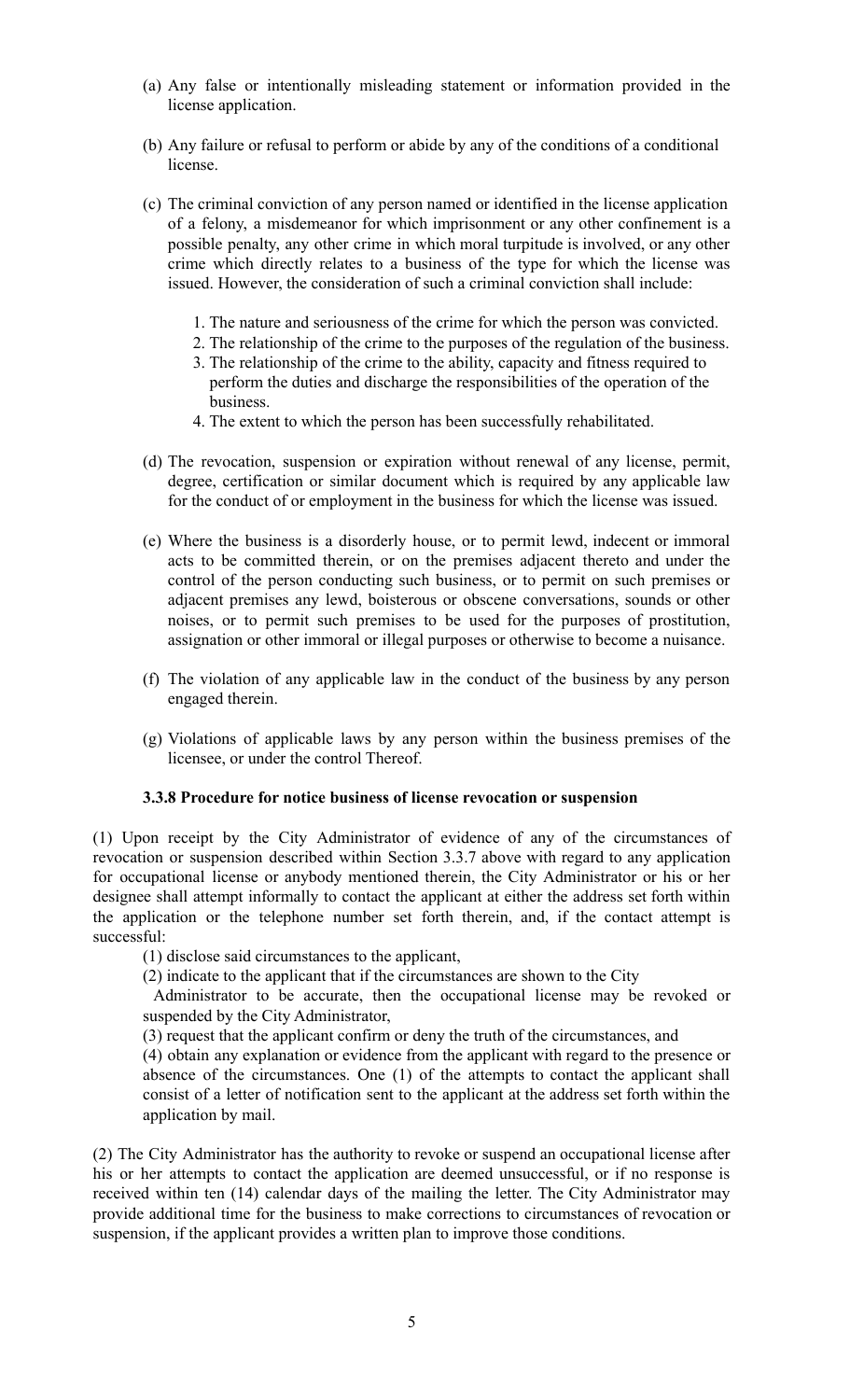(3) After considering the evidence of the existence of the circumstances described at Section 3.3.7 the City Administrator may revoke or suspend an occupational license if there is probable cause that any one (1) or more of the circumstances described within Section 3.3.7 exists.

(4) The remedy of revocation or suspension of an occupational license under this section shall be in addition to the imposition of any other remedy or penalty prescribed under this chapter or other applicable law.

(5) No such license shall be suspended or revoked without proper legal notice to the business setting forth the allegations leading to the suspension or revocation, as outlined in the section above. Upon such notice, the business must cease operations within the City. The City shall take necessary steps to enforce the business closure.

#### **3.4 Appeals of Decisions from City Administrator or his Designee**

**3.4.1** Any conditional approval or disapproval of an application for a Business Regulatory License required by this ordinance, or any suspension or revocation of any such license may be appealed to the Mayor of the City of Erlanger, by filing with the City Clerk/Tax Collector, within thirty (30) days after the conditional approval, disapproval, revocation or suspension:

### **3.4.2** A written notice of the appeal; and

**3.4.3** A copy of the conditional approval, disapproval, revocation or suspension that is the subject of the appeal; and

**3.4.4** A statement why there should be an approval without conditions, or no disapproval, revocation or suspension; and

**3.4.5** An appeal fee in the sum of two hundred dollars (\$200.00), to provide for the expenses of conducting a due process hearing in regard thereto.

**3.4.6** In such an appeal, a de novo due process hearing in regard to the suspension or revocation shall be conducted by the Mayor, or by a hearing officer appointed by the Mayor, who shall file a record with the Mayor, with a written recommendation regarding findings of fact, conclusions of law and a decision based thereon. Within ninety (90) days after the date the appeal was filed, the Mayor shall issue a written decision in regard thereto, including findings of fact, conclusions of law and a decision based upon a record of the due process hearing; and the appellant shall be notified thereof by certified mail, return receipt requested, at the address thereof indicated in the application for the license. Unless an appeal from the decision of the Mayor is filed in the court having jurisdiction thereof within thirty (30) days after the decision of the Mayor, the decision of the Mayor shall become final.

#### **3.5 Expiration Date**

Unless an earlier expiration date is provided therein, all Business Regulatory Licenses required hereby shall expire at midnight on the 15<sup>th</sup> day of the fourth month after the end of the fiscal year of the licensee.

#### **Section 4.0 BUSINESS TAXATION**

## **4.1 Levy and Imposition**

For the purpose of providing funds for the general operating expenses of the City and the municipal services and functions provided thereby, and subject to the provisions of KRS 67.750 through 67.795, and except as provided in section 4.4 of this ordinance, an Occupational License Fee is hereby levied and imposed upon everybody engaged in any franchise, trade, occupation, profession or other businesses in the City, for the privilege of that engagement.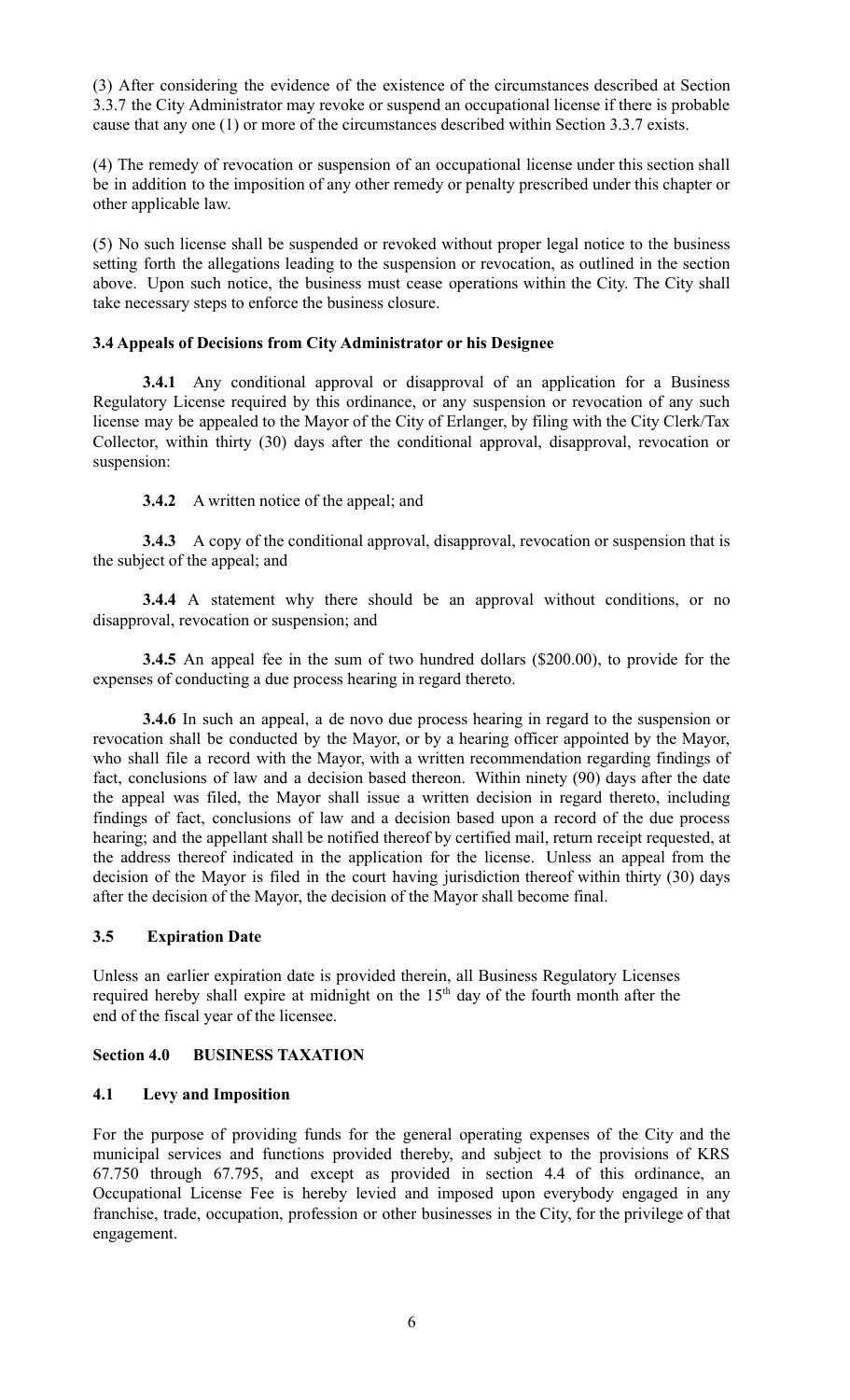## **4.2 Rate**

The Occupational License Fee that is levied and imposed by this ordinance is at the rate of:

## **4.2.1 Employees**

1.5 % of all of the gross compensation earned by an employee for labor, work or services provided in the city.

# **4.2.2 Those Not Employees**

0.075% of the taxable gross receipts of everybody, other than employees, who are engaged in any franchise, trade, occupation, profession or other business in the City, with a maximum of Forty Thousand Dollars (\$40,000.00) per calendar year.

# **4.3 Apportionment of Gross Receipts**

Pursuant to the authority of K.R.S. 67.753 (4), it is hereby determined that the apportionment provisions of K.R.S. 67.753 do not fairly represent the extent of the engagement in the City of those, other than employees, who are engaged in any franchise, trade, occupation, profession or other business both within and outside of the City ; and, accordingly, the following described property factor is hereby added to the payroll factor and the sales factor provided in K.R.S. 67.753 for the apportionment of the gross receipts of those, other than employees, who are engaged in any franchise, trade, occupation, profession or other business both within and outside of the City.

**4.3.1** The property factor is a fraction, the numerator of which is the average value of the taxpayers real and tangible personal property owned or rented and used in the city during the computation period, and the denominator of which is the average value of all of the taxpayer's real and tangible personal property owned or rented and used anywhere during the computation period. In the determination of the property factor:

(a) Property owned by the taxpayer is valued at its original cost. Property rented by the taxpayer is valued at eight (8) times the net annual rental rate which is the annual rental rate paid by the taxpayer less any annual rental rate received by the taxpayer from sub-rentals.

(b) The average value of property shall be determined by averaging the values at the beginning and ending of the computation period, but the City Administrative Officer may require the averaging of monthly values during the computation period if reasonably required to reflect properly the average value of the taxpayer's property.

**4.3.2** The proportion of the total gross receipts everywhere of those, other than employees, who are engaged in any franchise, trade, occupation, profession or other business both within and outside of the City that are subject to the Occupational License Fee established by this ordinance, shall be determined by multiplying the total gross receipts thereof everywhere by the quotient of the total of the payroll factor and the sales factor described in K.R.S.67.753 (2) and (3), and the property factor described in the previous section 4.3.1, that the franchise, trade, occupation, profession or other business had in the City during the tax period, divided by the total number of those factors that that the franchise, trade, occupation, profession or other business had in the City during the tax period . The total number of those factors that the franchise, trade, occupation, profession or other business had in the City during the tax period will always be either 1, 2 or 3. For example, if the franchise, trade, occupation, profession or other business:

(1) Had only the sales revenue factor in the City, during the tax period, without either the property factor or the payroll factor in the City, the total number of those factors that the franchise, trade, occupation, profession or other business had in the City during the tax period would be 1; or

(2) Had both the sales revenue factor and the payroll factor in the City, during the tax period, without the property factor in the City, the total number of those factors that that the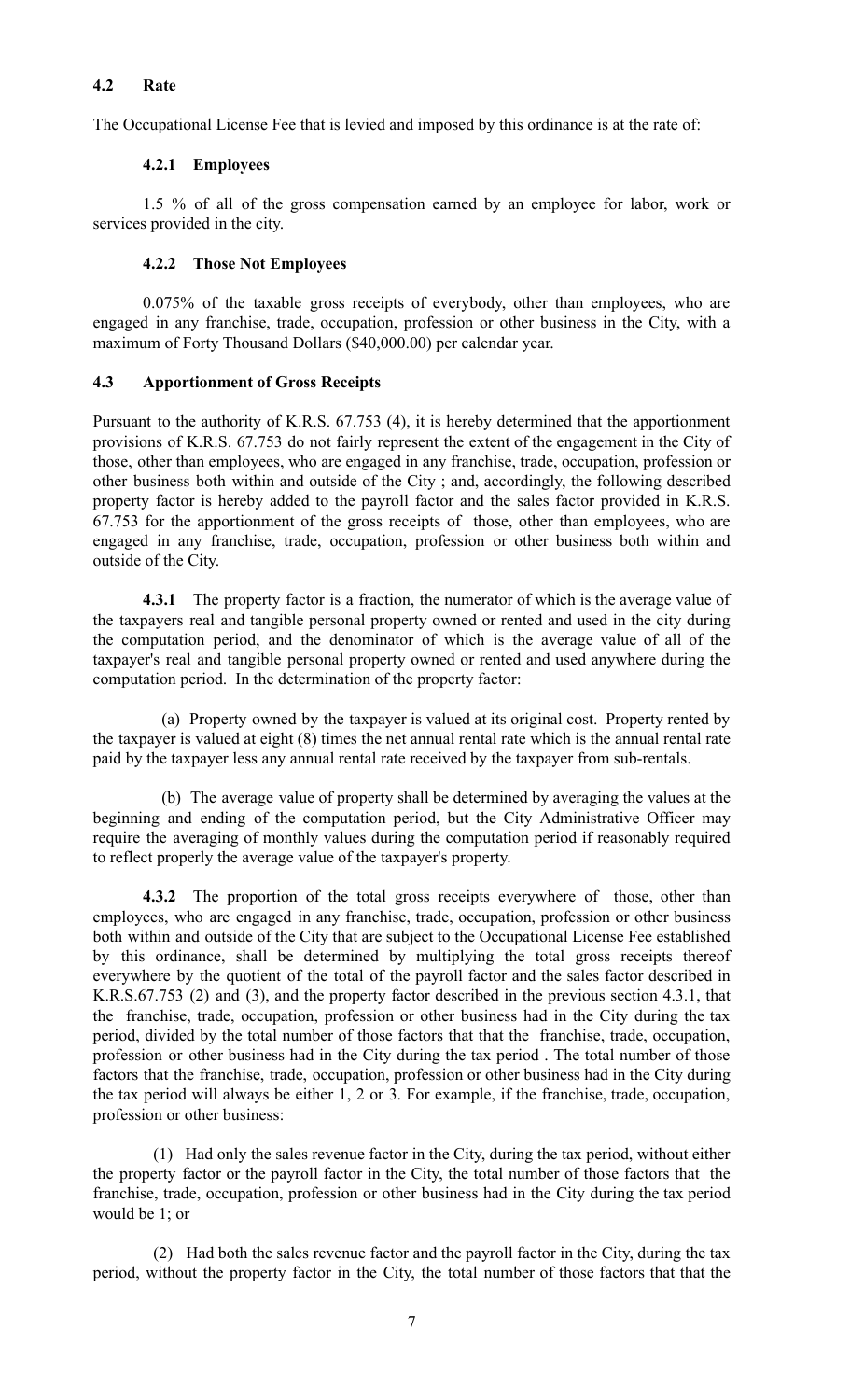franchise, trade, occupation, profession or other business had in the City during the tax period would be 2; or

(3) Had the sales revenue factor, and the payroll factor, and the property factor in the City, during the tax period, the total number of those factors that the franchise, trade, occupation, profession or other business had in the City during the tax period would be 3.

#### **4.4 Exemptions from Taxation**

The following franchises, trades, occupations, professions and other businesses are exempted from the Occupational License Fee levied and imposed in sections 5.1 and 5.2 of this ordinance:

**4.4.1** The employment of domestic servants in private homes.

**4.4.2** Organizations that have been determined to be exempt from federal income taxation pursuant to Section  $501(c)(3)$  of the Internal Revenue Code of 1954, as amended.

**4.4.3** Owners of their principal and primary residence, who let or lease no more than one separate residential unit in that principal and primary residence.

### **4.5 Penalties and Interest:**

(A) A business entity subject to tax on gross receipts may be subject to a penalty equal to five percent (5%) of the tax due for each calendar month or fraction thereof if the business entity:

- (1) Fails to file any return or report on or before the due date prescribed for filing or as extended by the city; or
- (2) Fails to pay the tax computed on the return or report on or before the due date prescribed for payment.
- (3) The total penalty levied pursuant to this division shall not exceed twenty five percent (25%) of the total tax due; however, the penalty shall not be less than twenty-five dollars (\$25).

Every employer who fails to file a return or pay the tax for quarterly occupational license fees on or before the due date is subject to a penalty in amount equal to five percent (5%) of the tax due for each calendar month or fraction thereof. The total penalty levied pursuant to this subsection shall not exceed twenty five percent (25%) of the total tax due; however, the penalty shall not be less than twenty-five dollars  $($25.00).$ 

In addition to the penalties prescribed in this section, any business entity or employer shall pay, as part of the tax, an amount equal to twelve percent (12%) per annum simple interest on the tax shown due, but not previously paid, from the time the tax was due until the tax is paid to the city. A fraction of a month is counted as an entire month.

Every tax imposed by this chapter, and all increases, interest, and penalties thereon, shall become, from the time the tax is due and payable, a personal debt of the taxpayer to the city.

The city may enforce the collection of the occupational tax due under this chapter and any fees, penalties, and interest as provided in this chapter by civil action in a court of appropriate

## **Section 5.0 CIVIL PENALTIES**

In addition to penalties and interest imposed on taxes due to the City, the City Administrator may issue civil penalties for violations of this ordinance by business entities. Each separate violation, for each day, of this ordinance is hereby classified as a civil offense, for which: